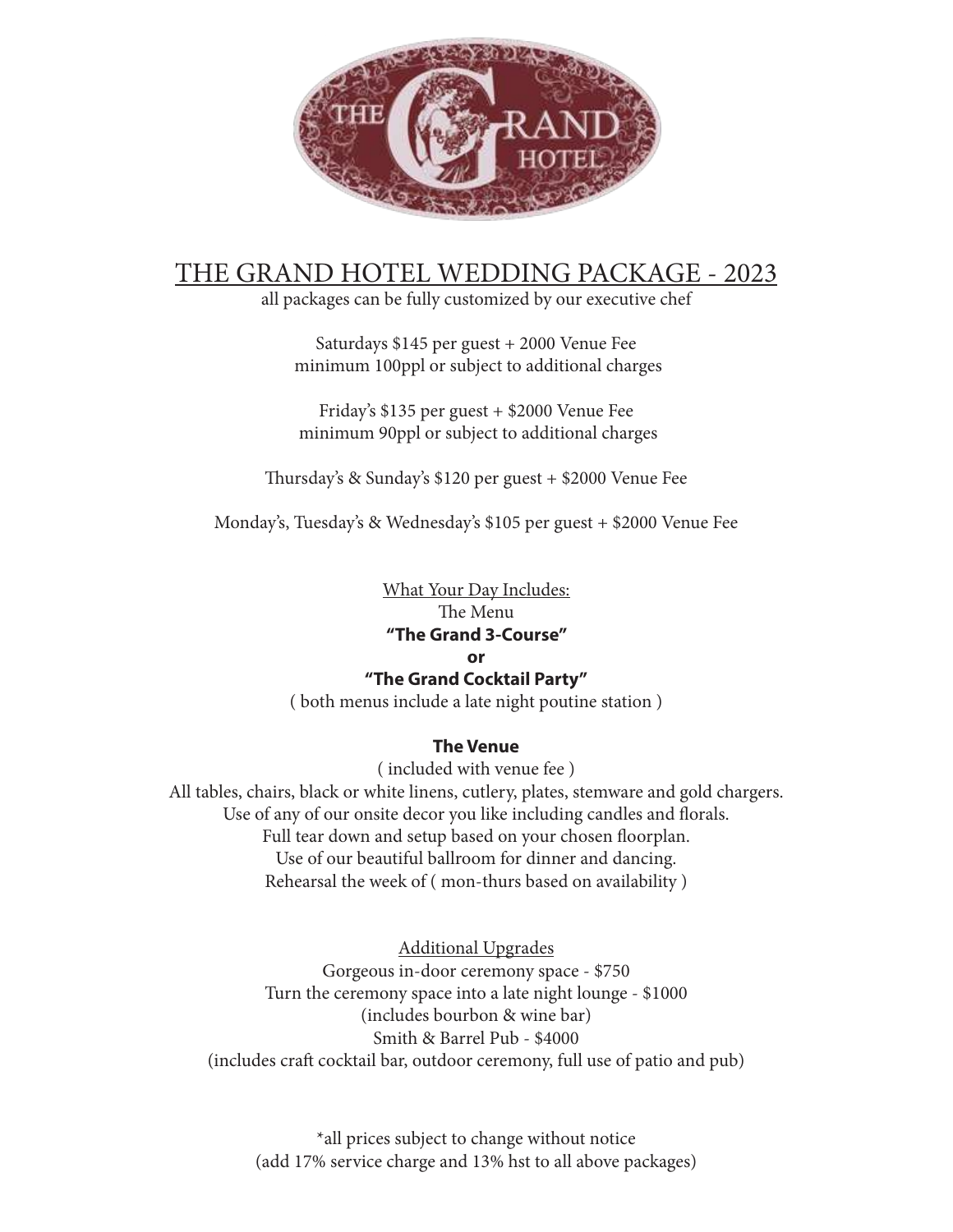

# **CANAPÉ OPTIONS**

## **WILD MUSHROOM AND CHORIZO ARANCINI**

SERVED WITH WARM TOMATO COULIS

## **HOUSE CURED SALMON**

SERVED ON CROSTINI WITH GOATS CHEESE, LEMON-CAPER AND DILL CRÈME FRAÎCHE, QUAILS EGG & ROASTED RED PEPPER

## **CALABRESE MEATBALL**

WITH TOMATO BASIL COULIS & PECORINO ROMANO CHEESE

## **FRESH TOMATO BRUSCHETTA**

ON CROSTINI WITH PARMIGIANO REGGIANO, EXTRA VIRGIN OLIVE OIL & VINTAGE BALSAMIC

**SPANAKOPITA, SPINACH STUFFED IN PHYLLO PASTRY** 

WITH FETA, MINT AND OREGANO

## **VIETNAMESE PORK WONTON**

SERVED WITH RICE NOODLES, LEMONGRASS & PICKLED CUCUMBER

**WILD MUSHROOM STRUDEL**

WITH THYME, TRUFFLE & GOATS CHEESE

## **PORK EGG ROLLS**

WITH PUMPKIN GINGER & PEACH SAUCE

## **INDONESIAN CHICKEN SKEWERS**

WITH SPICY PEANUT SAUCE

## **POKE SPOON**

WITH TUNA TARTARE, EDAMAME, AVOCADO & CHILI MAYO ( ADD \$3.00pp )

**GIANT PRAWN WRAPPED IN PROSCUITTO** ( ADD \$5.00pp)

WITH SWEET MELON COULIS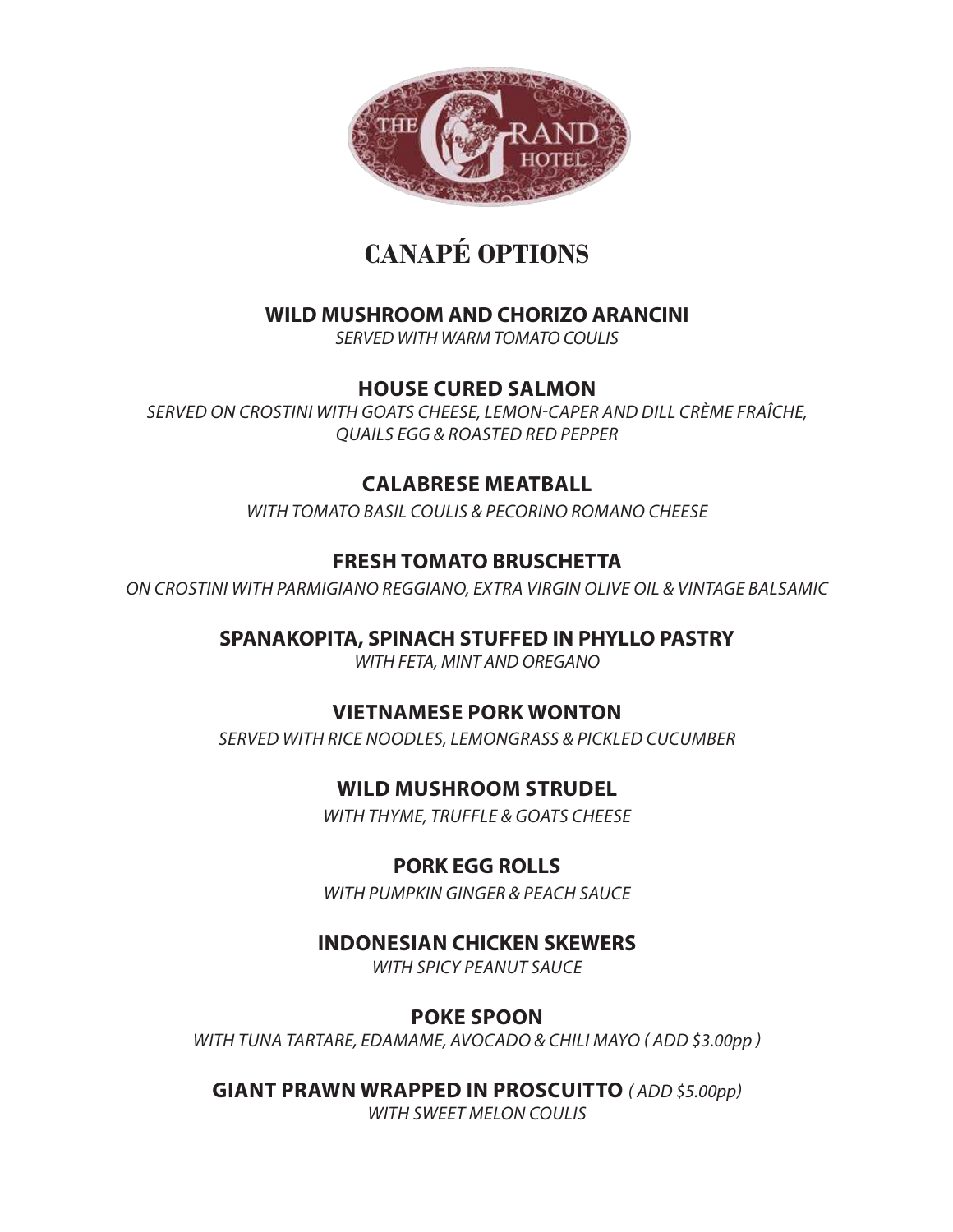

## **THE GRAND 3 - COURSE MENU**

CHOOSE 3 CANAPÉS, 1 APPETIZER, 2 MAINS ( PLUS <sup>A</sup> VEGETARIAN ITEM ) & 1 DESSERT ( INCLUDES LATE NIGHT POUTINE )

## **FIRST COURSE**

CHOOSE ONE

## **WINTER SQUASH VELOUTÉ**

WITH CANDIED PECANS & TOASTED SPICES

## **SMOKED TOMATO BISQUE**

WITH BOURBON, CRÈME FRAÎCHE AND BASIL OIL

#### **ATLANTIC SEAFOOD CHOWDER ( ADD \$8 )**

SCALLOPS, MUSSELS, SHRIMP, CLAMS, LOBSTER & HALIBUT WITH SAFFRON, SERRANO CHILI AND WHITE WINE

## **MIXED ORGANIC GREENS SALAD**

WITH FRESH MARKET VEGETABLES  $\&$  HOUSE MADE VINAIGRETTE TO BE DISCUSSED WITH CHEF

## **APPLE & BEET SALAD**

WITH FRESH MOZZARELLA, LOCAL APPLES AND ANISE ROASTED BEETS, BABY ORGANIC MÂCHE, BERMUDA ONION, LEMON AND BACON CRÈME FRAÎCHE, TOASTED PINE NUTS & CIDER MAPLE VINAIGRETTE

#### **NICOISE TUNA SALAD ( ADD \$10 )**

FRESH FRENCH BEANS, QUAIL EGGS, CUCUMBER, VINE RIPENED TOMATO, NICOISE OLIVES, ANCHOVIES, BUTTER LETTUCE, RARE GRILLED TUNA LOIN & FRESH BASIL AIOLI

#### **PRAWN PANZANELLA SALAD ( ADD \$8 )**

FRESH TOMATO, CAPERS, SWEET PEPPERS, ONION , OLIVE OIL AND BASIL, CRUNCHY BREAD SOAKED IN " ORO DI CLETO " OLIVE OIL, AND TOPPED WITH GRILLED PRAWNS BRUSHED WITH MEYER LEMON AND ANISETTE

#### **ESCARGOT BOURGUINON**

IN A RED WINE REDUCTION WITH WILD MUSHROOMS, BLACK TRUFFLE, SMOKED LARDONS, PUFFED PASTRY CROSTINI FRESH PARSLEY AND LANARK COUNTY GARLIC

## **HOUSE SMOKED ARCTIC CHAR**

WITH HORSERADISH REMOULADE, FRESH MICRO GREENS SALAD, PICKLED LEMON & CROSTINI

## **LOBSTER CANNELLONI ( ADD \$10 )**

WITH "SAUCE AMERICAINE" GIANT PRAWN, TRUFFLE OIL

## **GIANT PRAWN COCKTAIL ( ADD \$12 )**

WITH A HOUSE MADE JUBILEE SAUCE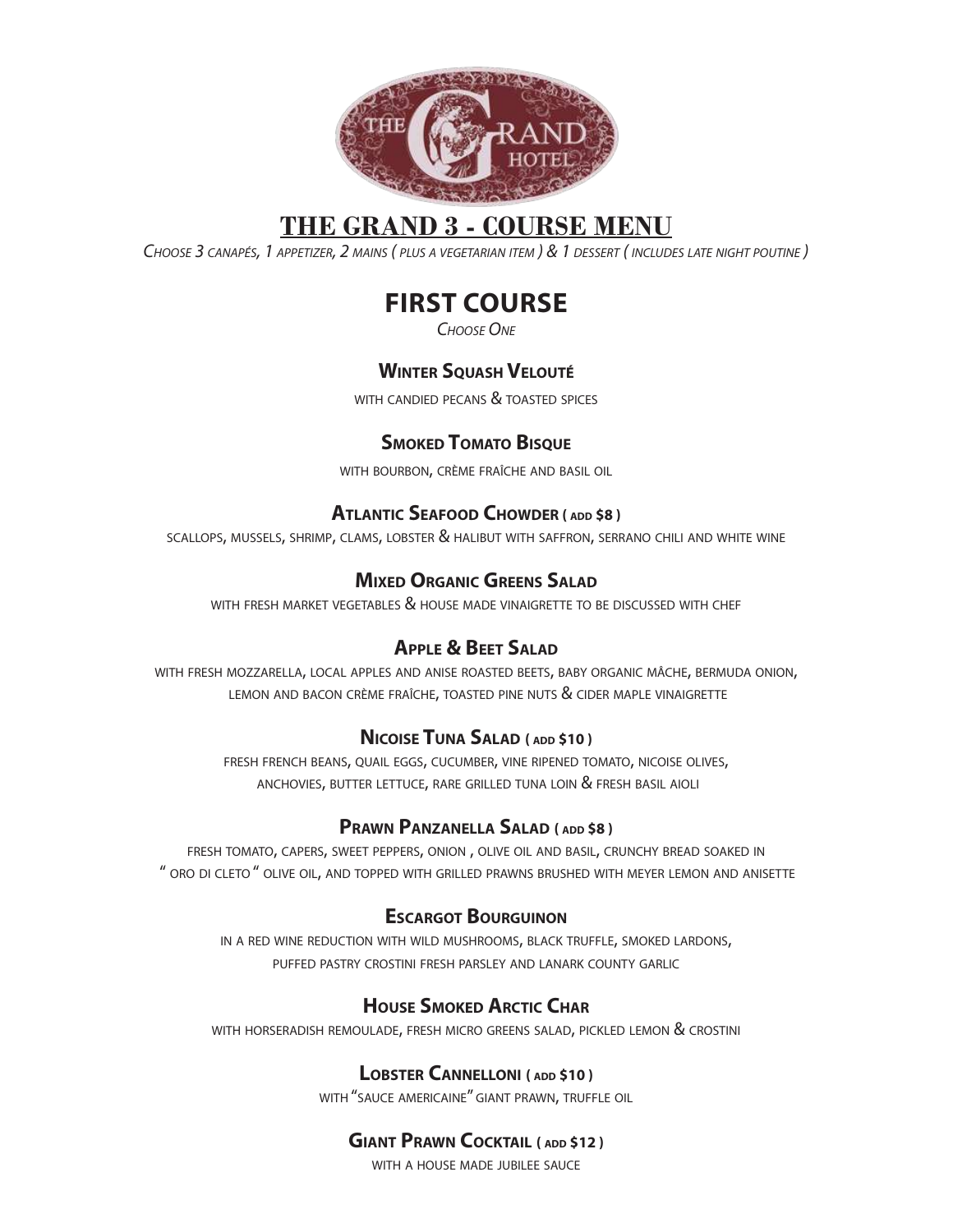

## **SECOND COURSE**

CHOOSE TWO ( VEGETARIAN OPTION INCLUDED )

## **SLOW BRAISED SHORTRIB OF CERTIFIED ANGUS BEEF**

TRUFFLE AND BROWN BUTTER WHIPPED POTATOES, FRESH MARKET VEGETABLES, RED WINE REDUCTION , TOMATO AND SHERRY RELISH

#### **PAN ROASTED SUPRÊME OF FREE RANGE CHICKEN**

WILD MUSHROOM, BLACK TRUFFLE COGNAC SAUCE, CONFIT POTATO & FRESH MARKET VEGETABLES

#### **JUNIPER AND MAPLE CURED SALMON**

PAN ROASTED AND SERVED WITH LEMON AND DILL RISOTTO, FRESH MARKET VEGETABLES & ONION MARMALADE

#### **SEVEN LAYER THREE CHEESE LASAGNA**

WITH WILD MUSHROOMS, SMOKED RAPINI AND LAYERED CHEESE, BASIL OIL & TOMATO COULIS

#### **DUCK À L'ORANGE ( ADD \$5 )**

CRISPY CONFIT OF QUEBEC DUCK SERVED WITH PARMENTIER POTATO, FRESH MARKET VEGETABLES & BLOOD ORANGE GASTRIQUE

#### **SEARED FILLET OF HALIBUT ( ADD \$10 )**

BROWN BUTTER BASTED, LEMON ONION MARMELADE, MEYER LEMON HOLLANDAISE, ENOKI MUSHROOMS & FRESH MARKET VEGETABLES

#### **CHÂTEAU BRIAND ( ADD \$25 )**

CENTER CUT OF CERTIFIED BLACK ANGUS BEEF SERVED MEDIUM RARE WITH GRATIN DAUPHINOISE POTATOES, TRUFFLE AND PORT WINE SAUCE & FRESH MARKET VEGETABLES

#### **RACK OF ONTARIO LAMB ( ADD \$25 )**

INFUSED WITH WINTER HERBES, SERVED MEDIUM RARE, SERVED WITH RED SKIN POTATOES IN A WILD GARLIC BUTTER, FRESH MARKET VEGETABLES & LOCAL WILD FLOWER HONEY AND ORANGE REDUCTION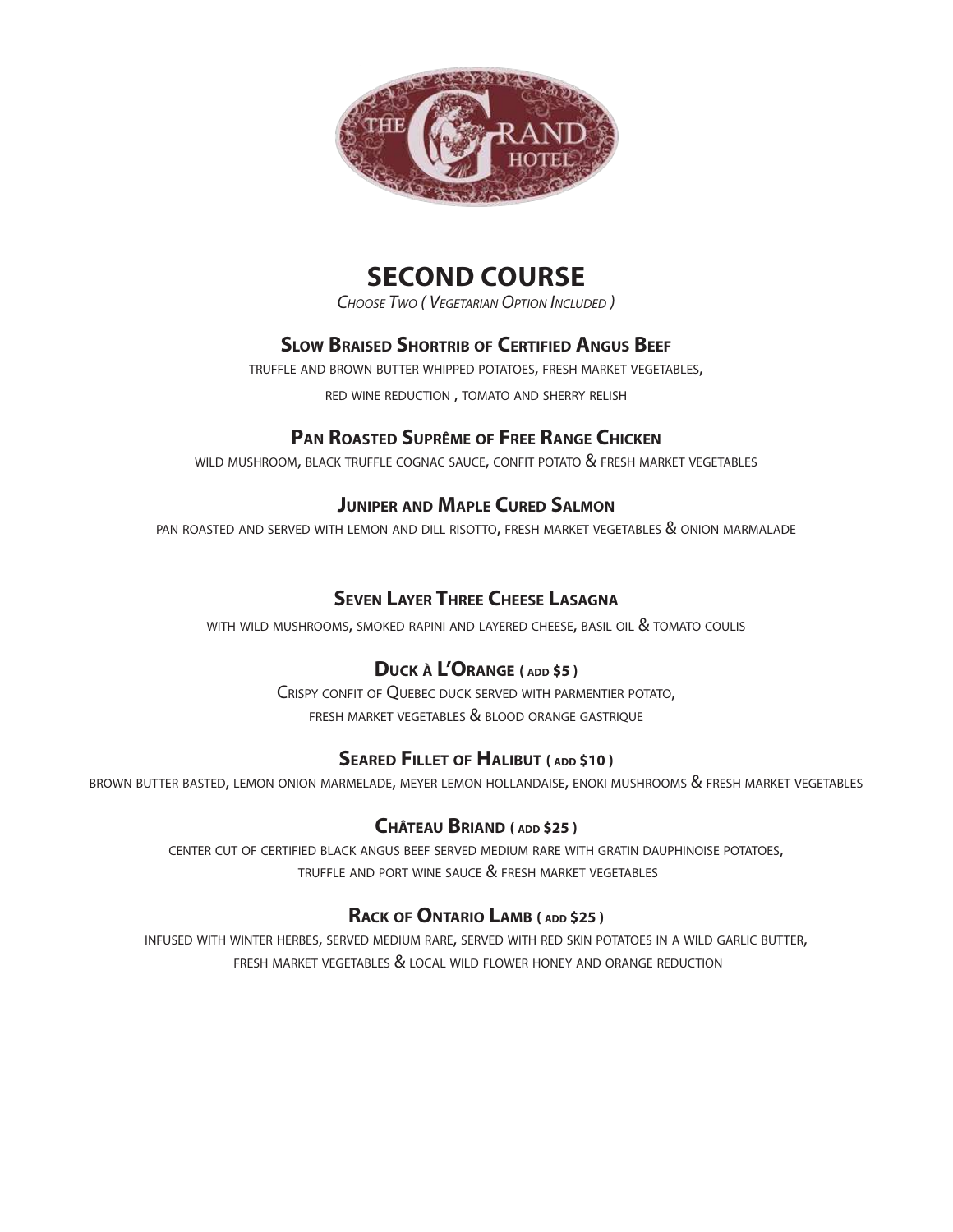

# **THIRD COURSE**

CHOOSE ONE

#### **CRÈME BRÛLEE**

SCENTED WITH VANILLABEAN & INFUSED BOURBON

## **TRIPLE CHOCOLATE MOUSSE CAKE**

VANILLA CHANTILLY SAUCE, RASPBERRY COULIS & FRESH BERRIES

#### **WHITE CHOCOLATE TIRAMISU ( ADD \$2PP )**

WITH FRESH BERRIES, CRÈME ANGLAISE & SHAVED CHOCOLATE

#### **CHOCOLATE & SALTED CARAMEL TART ( ADD \$6PP )**

WITH VANILLABEAN GELATO

 $\sim$ 

## **ADDITIONAL OPTIONS**

#### **MIDNIGHT SWEET TABLE ( ADD \$18PP )**

ASSORTED INDIVIDUAL PASTRIES, CAKES AND SWEETS MADE FRESH BY OUR PASTRY CHEF

## **CHARCUTERIE & CHEESE STATION WITH FRESH FRUIT ( ADD \$20PP )**

HOUSE CURED MEATS, LOCAL AND INTERNATIONAL CHEESES, WITH HOUSE MADE PICKLES, CHUTNEYS AND ACCOUTREMENT

#### **DONUT STATION ( ADD \$12PP )**

ASSORTED GOURMET ARTISINAL DONUTS